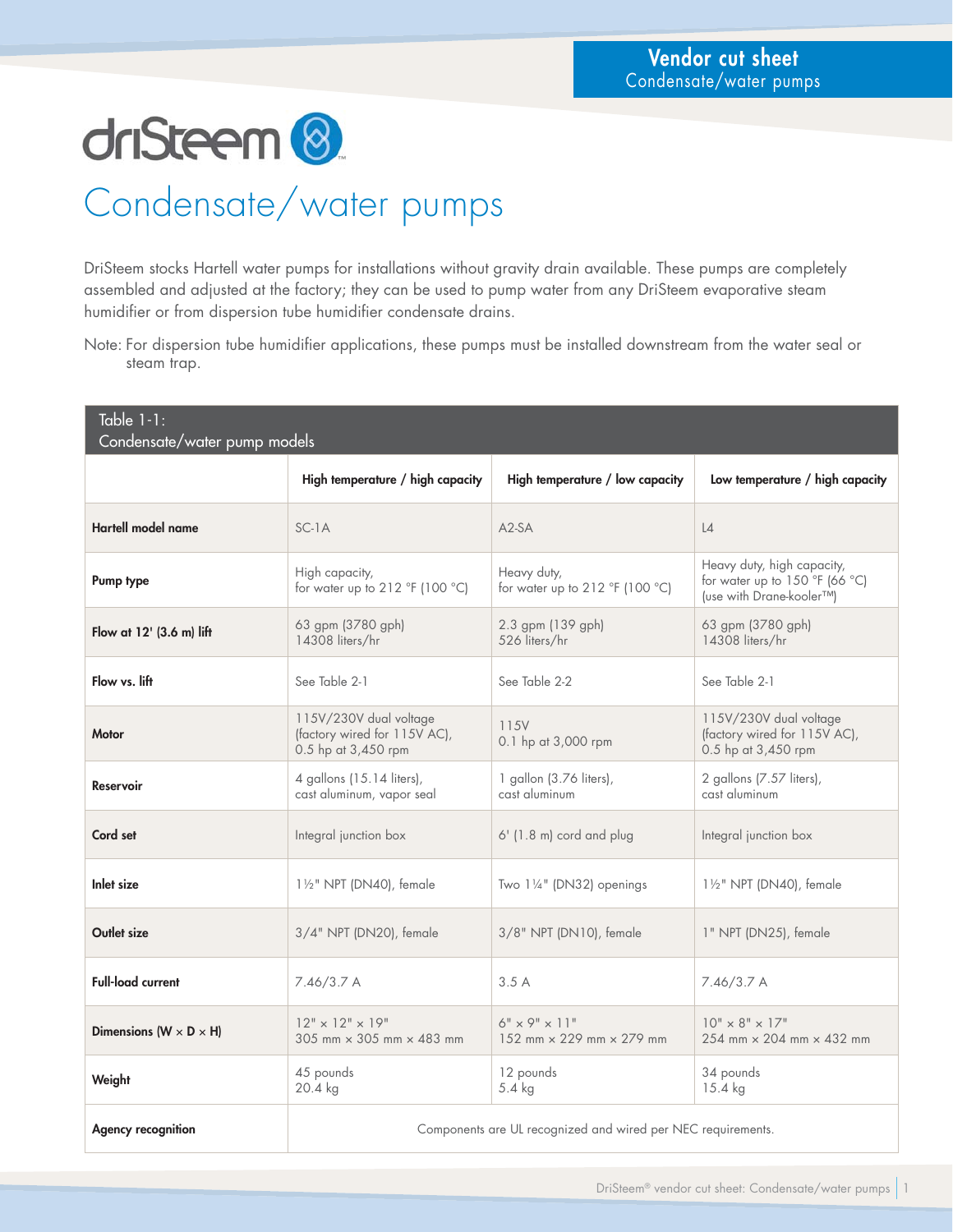

12 lbs

| Table $2-1$ :<br>Flow vs lift for high-capacity pumps (SC-1A and L4) |             |                          |                 |                 |                  |                  |         |                   |                          |               |               |               |                    |
|----------------------------------------------------------------------|-------------|--------------------------|-----------------|-----------------|------------------|------------------|---------|-------------------|--------------------------|---------------|---------------|---------------|--------------------|
| hp@rpm                                                               | Voltage     | <b>Full load</b><br>amps | Performance     |                 |                  |                  | Shutoff | <b>Dimensions</b> |                          |               |               |               |                    |
|                                                                      |             |                          | Lift/Feet       | 6 <sup>1</sup>  | 12'              | 18'              | 24'     | 36'               | 45'                      | Width         | Length        | <b>Height</b> | Weight             |
| $1/2$ @<br>3450                                                      | 115/<br>230 | 7.46/<br>3.7             | Gallons/<br>min | 70              | 63               | 57               | 47      | 30                |                          | 12"<br>30.4cm | 12"<br>30.4cm | 19"<br>48.2cm | $45$ lbs<br>20.4kg |
|                                                                      |             |                          | Gallons/<br>hr  | 4200            | 3780             | 3420             | 2820    | 1800              | $\overline{\phantom{a}}$ |               |               |               |                    |
|                                                                      |             |                          | Lift/meter      | .8 <sub>m</sub> | 3.6 <sub>m</sub> | 5.5 <sub>m</sub> | 7.3 m   | 10.9 m            | 13.7 m                   |               |               |               |                    |
|                                                                      |             |                          | Liters/hr       | 5898            | 4308             | 12946            | 10674   | 6813              | $\overline{\phantom{a}}$ |               |               |               |                    |

#### Table 2-2: Flow vs lift for high-capacity pumps (A2-SA) **Voltage Full load amps** Performance Max lift Max lift Dimensions **Lift/Feet 6' 12' 18' 20' 22' Width Length Height Weight** 115 3.5 Gallons/ min 3.1 2.3 1.3 0.85 - 6" 15cm 9" 22.8cm 11" 27.9cm Gallons/hr 185 139 79 51 - 0 7<br>15cm 27.9cm 5.4kg  $Lift/meter$  1.8 m 3.7 m 5.5 m 6.0 m 6.7 m Liters/hr 700 526 299 193

### **FIGURE 2-1: DIMENSIONS: HIGH-TEMPERATURE, HIGH-CAPACITY MODEL (SC-1A)**







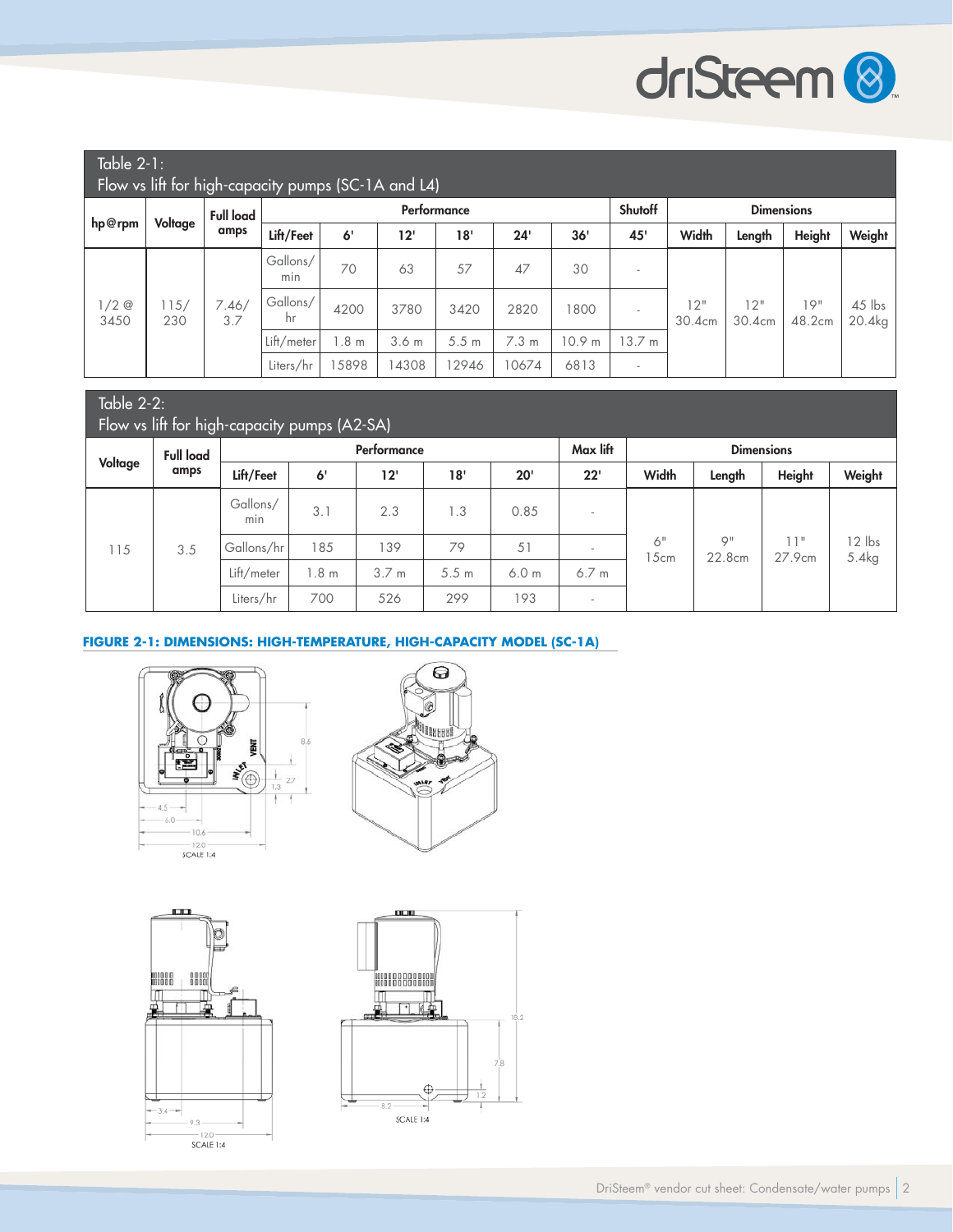

### **FIGURE 3-1: DIMENSIONS: HIGH-TEMPERATURE, LOW-CAPACITY MODEL (A2-SA)**